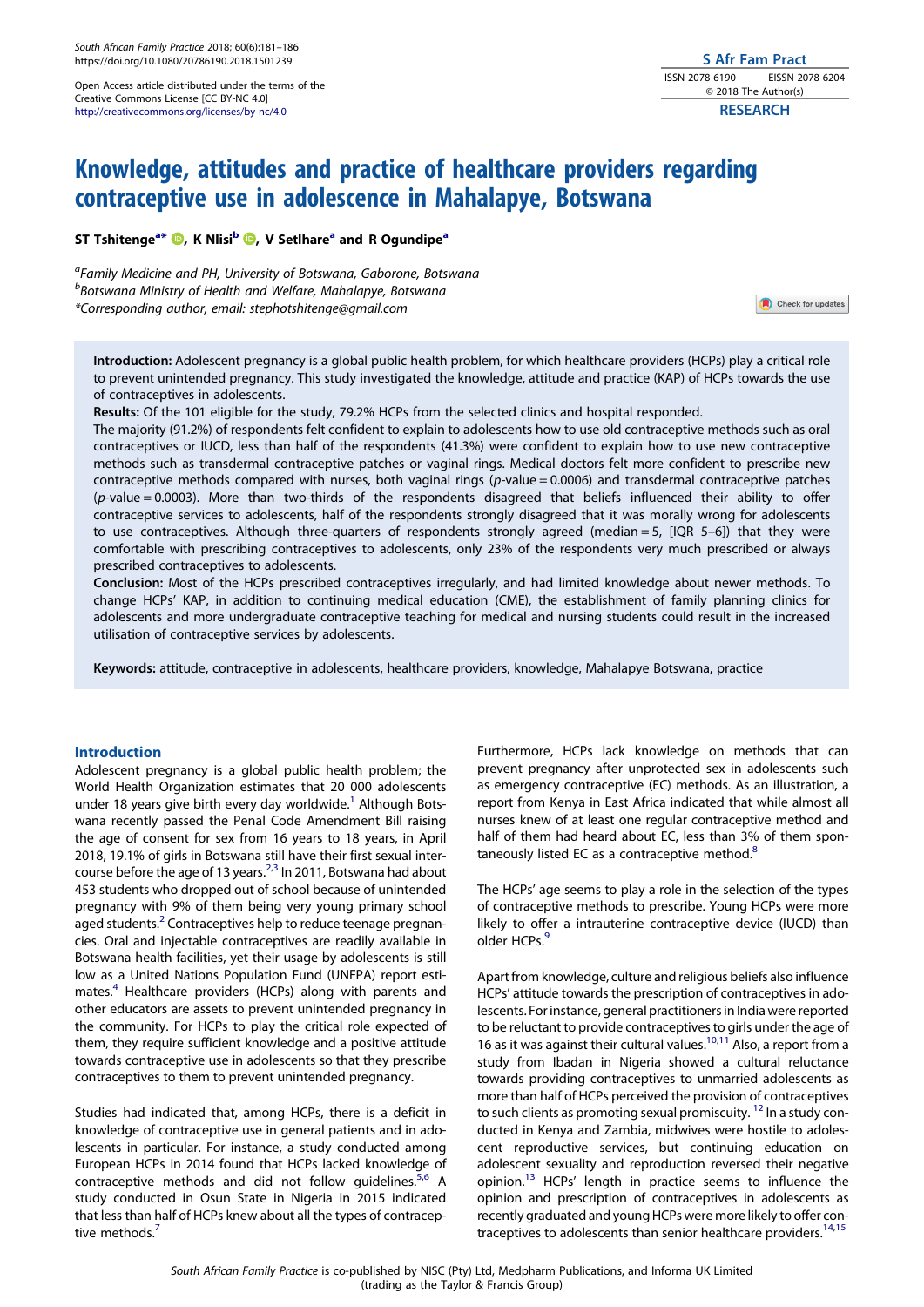<span id="page-1-0"></span>Available studies from Botswana on the knowledge, attitude and practice (KAP) of HCPs focused on barrier contraceptives such as the female condom, or on specific populations such as those who are HIV positive. In these studies, although 95.7% of HCPs agreed that the level of knowledge on female condoms influenced their use, HCPs displayed a deficit in contraceptive knowledge and negative attitudes that discouraged HIV positive women from seeking sexual reproductive health services.<sup>16,[17](#page-5-0)</sup> Despite free sexual reproductive health services in Botswana, the country still has concerns on the usage of contraceptive by adolescents.<sup>[4](#page-5-0)</sup> There was a need to study the KAP among HCPs regarding contraceptive use in adolescents in such an environment.

This study investigated the KAP of HCPs towards the use of contraceptives in adolescents in the Mahalapye district health team catchments area (Mah-DHMT). It also assessed whether there was an association between the KAP of HCPs in contraceptives in adolescents and their demographic characteristics.

## **Methods**

#### Study design and period

This was a cross-sectional study that used a self-administered questionnaire from November to December 2016.

#### **Setting**

Mah-DHMT's health facilities consist of one district hospital (Mahalapye District Hospital [MDH]), one primary hospital (Sefhare Primary Hospital) and 15 clinics (Airstrip clinic and Xhosa clinic are the two main clinics) and 10 health posts. All these health facilities provide contraceptive services. Mah-DHMT is also a training site of the University of Botswana (UB), Family Medicine Department (FM).The UB established a library that is used by medical students doing their FM rotation, residents in FM as well as the Mah-DHMT staff. The library has a variety of books, online books and medical journals. A total of 180 nurses, 15 medical officer interns, 30 medical doctors (among these nine FM residents) and 10 specialists work in Mah-DHMT. The study was carried out in MDH accident and emergency (A&E) department, the gynaecology ward, mother and child health unit, post-natal ward, outpatient department and the youth clinic, as well as Airstrip clinic and Xhosa clinic. Statistics from Mah-DHMT indicated that these selected departments of MDH and clinics contributed more than 80% of contraceptive service provision in Mah-DHMT; 82 nurses and 19 medical officers worked in these departments of MDH and clinics.

## Study population

HCPs involved in adolescent care in Mah-DHMT were targeted as they were involved in the prescription of contraceptives to adolescent patients.

#### Sample size and selection

The study included all 101 (82 nurses and 19 medical officers) HCP prescribers of contraceptives to adolescent clients in the selected hospital and clinics.

#### Inclusion and exclusion criteria

All consenting medical officers, medical interns, family medicine residents and all nurses prescribing contraceptives to adolescents were included.

We excluded those who were not contraceptive prescribers to adolescents. We also excluded specialists, doctors and nurses from the non-selected health facilities.

# Procedure and data collection

A pilot study was conducted using 5 volunteer doctors and 10 contraceptive-prescribing nurses who did not belong to the health facilities selected for the study. Based on the available literature on KAP in contraceptive use in adolescents, the researcher designed a questionnaire that was assessed and corrected for its user friendliness.

Memos were distributed to all selected departments; announcements were made during doctors' and nurses' meetings. Those willing to participate in the study completed a written consent form, which was in both English and Setswana, a local language. A paper record was made available in all the selected departments and those willing to be part of the study were requested to add their names. They were then contacted physically or over the phone by the research team to sign consent forms. Once the consent form was signed, respondents were given a self-administered questionnaire to complete and submit into a secure box placed in their departments, within two days.

The questionnaire was divided into five sections: (i) background information (age, sex, education, religion and work experience), (ii) the healthcare provider's attitude to contraceptive use in adolescence, (iii) their practice, (iv) their knowledge and (v) the influence of their religion or culture in the provision of contraceptives to adolescents. The answers were on a Likert scale that ranged from 1 to 6 (1 = not sure, 2 = strongly disagree,  $3 =$  disagree,  $4 =$  neither agree nor disagree,  $5 =$  agree and  $6 =$  strongly agree or  $1 =$  not at all,  $2 =$  a little bit,  $3 =$  somewhat prescribe,  $4 =$  quite a bit,  $5 =$  very much prescribe and  $6 =$  always prescribe). There were also dichotomous answers and respondents were asked to comment (qualitative data) at the end of each question if they felt so inclined.

#### Analysis

Quantitative data were summarised by reporting frequency, mean  $(\pm SD)$  and median  $(\pm IQR)$  where appropriate. Tables and figures were used to summarise data. A Kruskal–Wallis H test and chi-square test were used to analyse the association between variables and outcome (provision of contraceptives to adolescents), where appropriate. For statistical analysis, we used R software version 3.3.1 ([https://www.r-project.org/\)](https://www.r-project.org/) with R Commander Package version 2.2–5. The level of significance of *p*-value was  $< 0.05$ .

For qualitative data, we repeatedly read and familiarised ourselves with the written comments from respondents. We established thematic indexes using the Atlas-ti qualitative analysis software (https://atlasti.com/). Codes were applied in the thematic index; the results were charted to bring the same codes together and then interpreted all the data.

## **Results**

#### Profile of the respondents

Of the 101 eligible for the study, 79.2% (80/101) HCPs from the selected clinics and hospital responded. Two-thirds of the respondents (50/80, [62.5%]) were nurses, and one-third (30/ 80, [37.5%]) were medical doctors. Forty-two respondents (52.5%) were female and 38 respondents (47.5%) were male; the sex ratio was 1:1.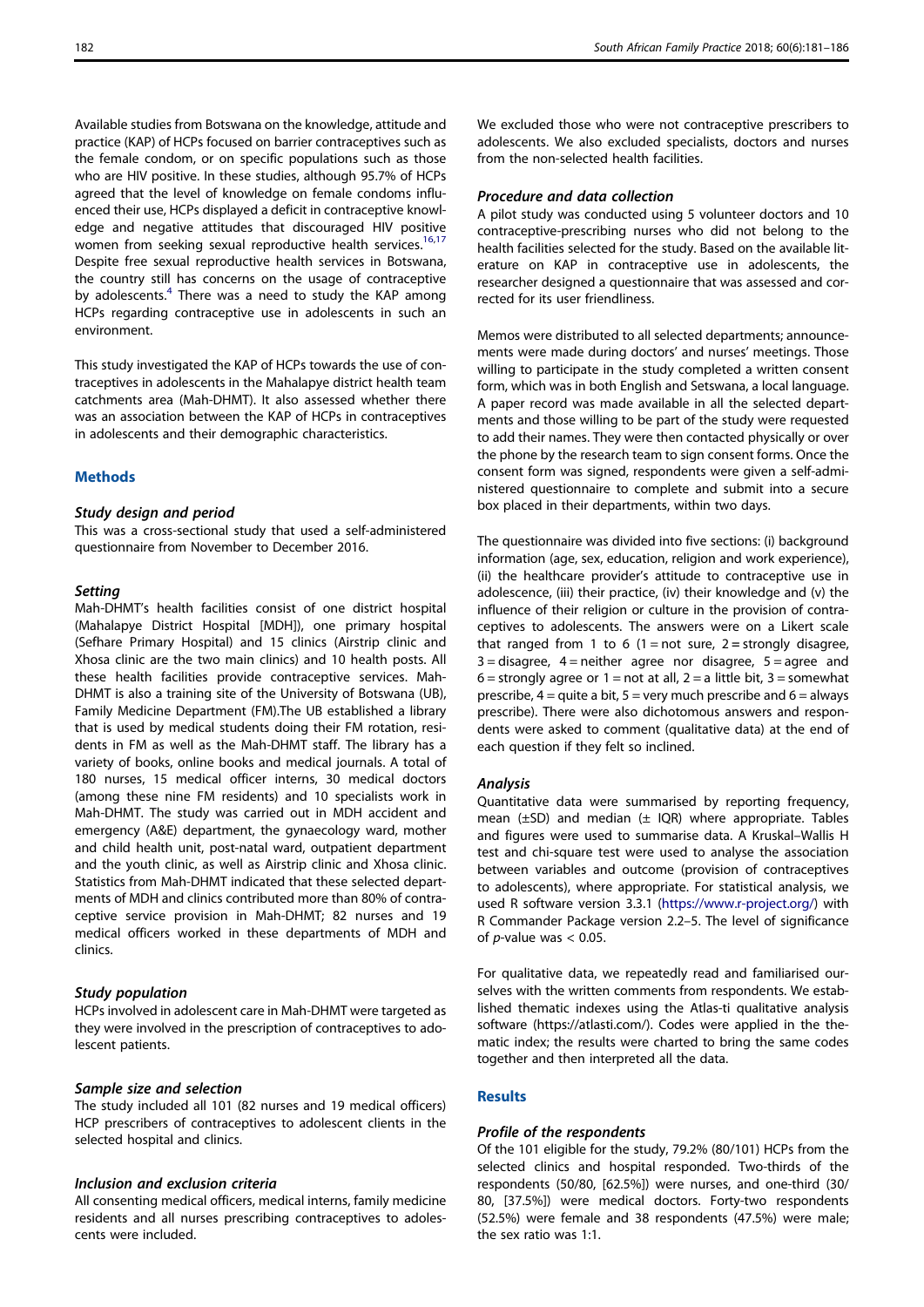Table 1 displays other demographic characteristics of respondents. Three-quarters of the respondents (72.5%) belonged either to the 20- to 29-year-old age group (34, [42.5%]) or to the 30- to 39 year-old age group (24, [30%]).

Half of the respondents (40 [50%]) were single, and the majority of the respondents (78 [97.5%]) stated that they were Christians. Thirty-eight respondents (47.5%) were diploma holders, 26 respondents (32.5%) had been practising for a period of less than 5 years.

# Healthcare providers' knowledge of adolescence contraceptive use

[Table 2](#page-3-0) summarises HCPs' knowledge of adolescent contraceptive use. The majority (91.2% [73/80]) of respondents felt confident to explain how to use oral contraceptives to their adolescent clients. Less than half of the respondents (33/80 [41.3%]) felt confident to explain how to use transdermal contraceptive patches or vaginal rings (32/80 [40%]). Some 21% (17/80) of respondents were either not sure or did not know about the new methods (vaginal rings and contraceptive patches).

Medical doctors felt more confident to prescribe new contraceptive methods compared with nurses, both vaginal ring (62.5% vs. 37.5%, *p*-value = 0.0006) and contraceptive patch  $(63.6\%$  vs. 36.3%, *p*-value = 0.0003).

There was a statistically significant difference in the proportion of respondents who felt more confident in prescribing an

Table 1: Demographic characteristics of the respondent healthcare providers regarding contraceptive use in adolescence in Mahalapye, Botswana, November–December 2016

| Profile of respondents   | Frequency      | Percentage (%) |
|--------------------------|----------------|----------------|
| Age group:               |                |                |
| $20 - 29$                | 34             | 42.5           |
| $30 - 39$                | 24             | 30             |
| $40 - 49$                | 14             | 17.5           |
| $50 - 59$                | $\overline{7}$ | 8.75           |
| >60                      | 1              | 1.25           |
| Religion:                |                |                |
| Christian                | 78             | 97.5           |
| Muslim                   |                | -              |
| Traditionalist           |                |                |
| Non-believer/other       | $\overline{2}$ | 2.6            |
| Marital status:          |                |                |
| Single                   | 40             | 50             |
| Married                  | 33             | 41.3           |
| Living together          | 6              | 6.75           |
| Widow/widower            | 1              | 1.25           |
| Academic qualifications: |                |                |
| Diploma                  | 38             | 47.5           |
| Degree                   | 37             | 46.3           |
| Postgraduate             | 5              | 6.3            |
| Work experience          |                |                |
| < 5                      | 26             | 32.5           |
| $5 - 10$                 | 26             | 32.5           |
| $11 - 15$                | 12             | 15             |
| $16 - 20$                | 11             | 13.8           |
| > 20                     | 5              | 6.25           |

IUCD based on marital status (51.9% for married vs. 37.0% for single, p-value 0.025).

There was a statistically significant difference when comparing the proportion of those who answered that they used the Internet as their source of information based on their profession (93% for medical doctors vs. 62% for nurses,  $p$ -value = 0.009).

Most of the respondents (70/80 [87.5%]) used books as a source of information regarding contraceptive use; 58 (72.5%) respondents considered themselves knowledgeable about the mechanism of action of different contraceptive methods. There were no differences in knowledge regarding the mechanism of contraceptives across the health professions ( $p= 0.065$ ) or based on years of experience  $(p= 0.261)$ .

Respondents suggested that the organisation of continuing medical education (CME), workshop and skills training by health institutions could be a solution to lack of the HCP knowledge and skills concerning IUCDs, new methods, side effects and the mechanism of action.

'I am not trained to prescribe and insert IUCD, will need training and booklet to help with explanation.' (Respondent 78, female nurse)

'I have recently completed my internship, have limited knowledge about contraceptive, but have attended a workshop and CME on contraceptive implants which helped a lot.' (Respondent 34, female doctor)

# Healthcare providers' attitude towards adolescents' contraceptive use

The attitude of the respondents towards adolescents' contraceptive use is summarised in [Table 3.](#page-3-0) Three-quarters of respondents strongly agreed (median  $=$  5 [IQR 5-6]) that they were comfortable with prescribing contraceptives to adolescents.

More than two-thirds of the respondents disagreed (median  $=$  3 [IQR 2–3]) that beliefs influenced their ability to offer contraceptive services to adolescents. Half of the respondents strongly disagreed (median =  $2$  [IQR= 2-3]) that it was morally wrong for adolescents to use a contraceptive.

Respondents commented that adolescents were a high-risk behaviour group at increased risk of school dropouts due to pregnancy, fatherless children, promiscuity, abortion, Caesarean section and financial problems:

'Adolescents indulge in early sexual activities, therefore they need effective contraceptive counselling; they should be allowed to make an informed decision.' (Respondent 1, 32-year-old nurse)

The advent of sex parties among adolescents was worrying for the HCPs:

'It's a disgrace that adolescents indulge in sex parties, it's unchristian.' (Respondent 2, 55-year old nurse)

# Healthcare providers' practice regarding adolescents' contraceptive use

[Table 4](#page-4-0) summarises HCPs' practice regarding adolescents' contraceptive use. Three-quarters of the respondents answered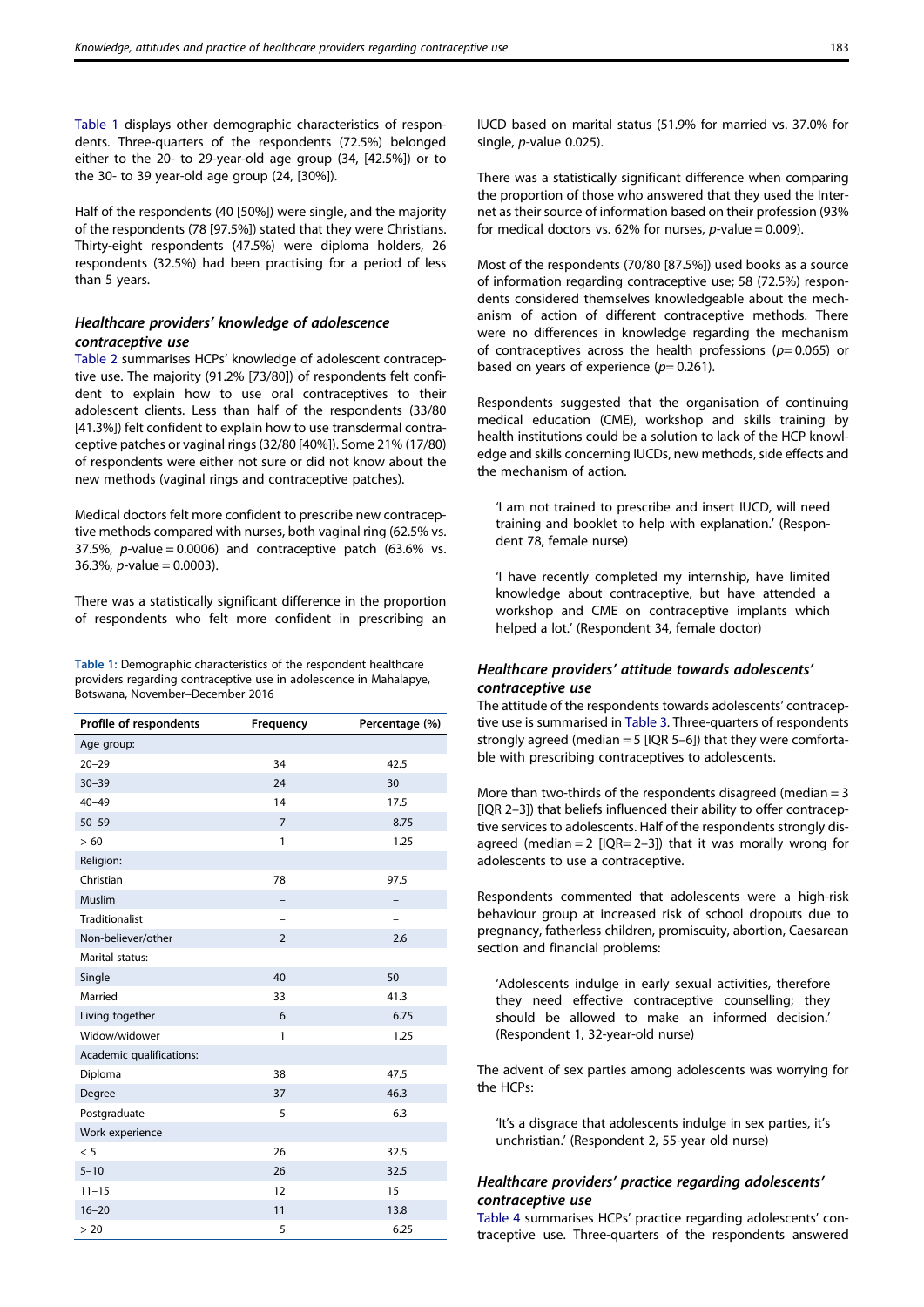<span id="page-3-0"></span>

Table 2: Healthcare providers' knowledge of adolescents' contraceptive use in Mahalapye, Botswana, November–December 2016

|                                                                     |      | Percentage |                    | Difference in the                                                                                           | Difference in the                                                                           | Difference in the proportion                                                              |
|---------------------------------------------------------------------|------|------------|--------------------|-------------------------------------------------------------------------------------------------------------|---------------------------------------------------------------------------------------------|-------------------------------------------------------------------------------------------|
| Are you confident<br>to explain the<br>following to<br>adolescents? | Yes  | No         | <b>Not</b><br>sure | proportion amongst<br>HCPs <sup>1</sup> who answered 'yes'<br>based on their profession,<br><i>p</i> -value | proportion amongst HCPs<br>who answered 'yes' based<br>on their marital status, p-<br>value | amongst HCPs who<br>answered 'yes' based on<br>their years of work<br>experience, p-value |
| IUCD <sup>2</sup>                                                   | 67.5 | 18         | 13.6               | $0.020*$                                                                                                    | $0.025*$                                                                                    | 0.182                                                                                     |
| Vaginal ring                                                        | 40   | 36.3       | 23.8               | $0.0006*$                                                                                                   | 0.143                                                                                       | 0.376                                                                                     |
| Oestrogen patch                                                     | 41.3 | 35         | 23.8               | $0.0003*$                                                                                                   | 0.012                                                                                       | 0.073                                                                                     |
| Oral contraceptive                                                  | 91.2 | 6.25       | 2.5                | 0.366                                                                                                       | 0.847                                                                                       | 0.506                                                                                     |
| Injectable<br>contraceptive                                         | 90   | 6.25       | 3.75               | 0.392                                                                                                       | 0.495                                                                                       | 0.478                                                                                     |

<sup>1</sup>Health care providers; <sup>2</sup>intrauterine contraceptive device;  $* = p$ -value statistically significant.

that they did not often prescribe contraceptive services to adolescents (median 2 [IQR 2–4]). Only 23% (18/80) of the respondents always prescribed contraceptives to adolescents. There was no statistically significant difference in the median based on profession, marital status and work experience with a p-value greater than 0.05.

Respondents stated that adolescents have rights and also commented that HCPs who lack the knowledge and necessary skills to offer contraceptive services should refer their clients to a youth clinic, or other midwives and doctors:

'Adolescents are patients and their right for autonomy should be respected.' (Respondent 3, medical doctor)

'I have limited knowledge about contraceptives, especially new ones; therefore will refer them to youth clinic or doctors.' (Respondent 10, nurse)

#### **Discussion**

This study enquired about the understanding of contraceptive prescribing by HCPs who were working within Mah-DHMT, what was their particular feeling or opinion towards the prescription of contraceptives to adolescents, and whether they were prescribing contraceptives to adolescents.

The present study revealed that, if the majority (91.2%) of respondents felt confident to explain to adolescents how to use old contraceptive methods such as oral contraceptives or an IUCD, less than half of the respondents (41.3%) were confident to explain how to use new contraceptive methods such as oestrogen patches or vaginal rings. Medical doctors felt more confident to prescribe new contraceptive methods compared with nurses, both vaginal rings ( $p$  value = 0.0006) and transdermal contraceptive patches ( $p$  value = 0.0003). The Mah-DMHT health facilities are public facilities in which, in the majority of cases, only old contraceptive methods are available. This could explain the confidence of respondents in explaining the use of old contraceptive methods to their adolescent clients. The young age of medical doctor respondents in our study could also explain their confidence in explaining the theoretical use of new contraceptive methods to their clients as they are fresh from medical training.

The study indicated that the majority (87.5%) of respondents used books as their source of information on contraceptive

Table 3: Healthcare providers' attitude towards adolescents' contraceptive use in Mahalapye, Botswana, November–2016

| <b>Statement</b>                                                                                                                                                                     | <b>Likert Scale 1</b><br>Median<br>$\left(\text{IQR}\right)^2$ | Difference in median<br>based on profession<br><i>p</i> -value | Difference in median<br>based on marital<br>status <i>p</i> -value | Difference in median<br>based on years of work<br>experience p-value |
|--------------------------------------------------------------------------------------------------------------------------------------------------------------------------------------|----------------------------------------------------------------|----------------------------------------------------------------|--------------------------------------------------------------------|----------------------------------------------------------------------|
| I am comfortable with prescribing contraceptives to<br>adolescents                                                                                                                   | $5(5-6)$                                                       | 0.873                                                          | 0.158                                                              | 0.518                                                                |
| My beliefs influence the way I prescribe<br>contraceptives                                                                                                                           | $3(2-4)$                                                       | $0.0146*$                                                      | 0.445                                                              | 0.513                                                                |
| In my culture, it is wrong for adolescents to use<br>contraceptives                                                                                                                  | $3(2-3)$                                                       | 0.33                                                           | 0.194                                                              | 0.274                                                                |
| My religion does not allow the use of<br>contraceptives by unmarried adolescents                                                                                                     | $3(2-4)$                                                       | 0.514                                                          | 0.333                                                              | 0.797                                                                |
| It is morally wrong for adolescents to use<br>contraceptives                                                                                                                         | $2(2-3)$                                                       | 0.117                                                          | 0.671                                                              | 0.422                                                                |
| Providing contraceptives for adolescents promotes<br>sexual promiscuity and the spread of HIV/AIDS                                                                                   | $3(2-4)$                                                       | 0.469                                                          | 0.197                                                              | 0.277                                                                |
| Healthcare providers should provide contraceptive<br>services for both married and unmarried<br>adolescent clients in their healthcare facilities                                    | $5(5-6)$                                                       | 0.343                                                          | 0.857                                                              | 0.928                                                                |
| It is better to tell sexually active unmarried<br>adolescents to abstain from sex when they ask for<br>contraceptives rather than give them<br>contraceptives when they request them | $3(2-3)$                                                       | 0.116                                                          | 0.466                                                              | 0.305                                                                |
| Adolescents should be given contraceptive<br>counselling before they become sexually active                                                                                          | $6(5-6)$                                                       | 0.636                                                          | 0.597                                                              | 0.0934                                                               |

<sup>1</sup>Likert scale 1 = not sure, 2 = strongly disagree, 3 = disagree, 4 = neither agree/disagree, 5 = agree, 6 = strongly agree; <sup>2</sup>IQR: interquartile range; \*p-value statistically significant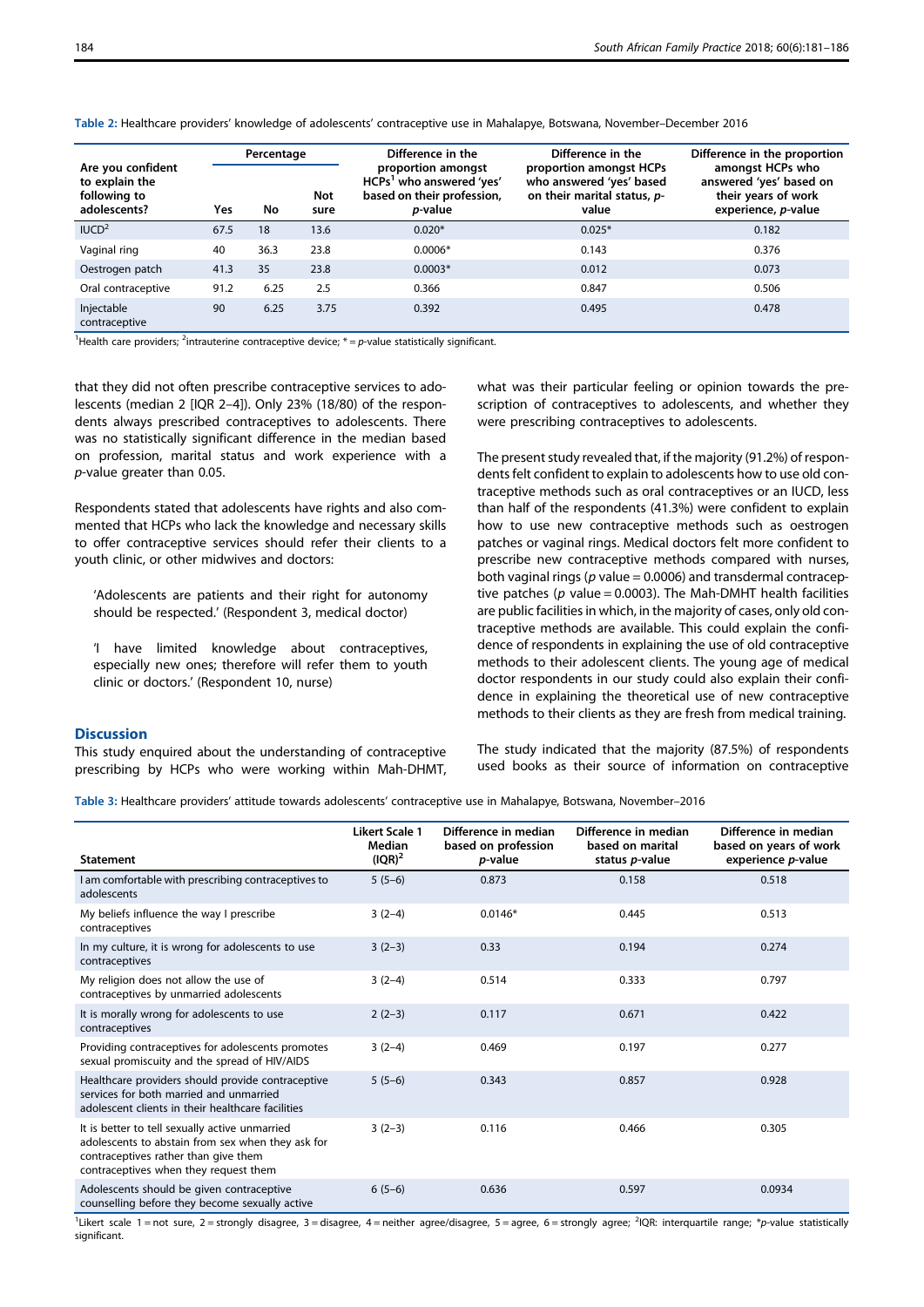<span id="page-4-0"></span>Table 4: Healthcare providers' practice regarding adolescents' contraceptive use in Mahalapye, Botswana, November–December 2016

| <b>Statement</b>                                                                                                   | Median<br>$(IQR)^1$ | Difference in<br>median<br>based on<br>profession,<br>p-value | Difference in<br>median<br>based on the<br>marital status<br>p-value |
|--------------------------------------------------------------------------------------------------------------------|---------------------|---------------------------------------------------------------|----------------------------------------------------------------------|
| How frequently do<br>you prescribe<br>contraceptives to<br>adolescents?                                            | $2(2-4)$            | 0.181                                                         | 0.051                                                                |
| I have reported or<br>threatened to<br>report adolescents<br>to their parents if<br>they request<br>contraceptives | $1(1-1)$            | 0.880                                                         | 0.808                                                                |
| I have scolded<br>adolescents when<br>they wanted<br>contraceptives                                                | $1(1-1)$            | 0.369                                                         | 0.218                                                                |
| I have refused to<br>prescribe<br>contraceptives to<br>adolescents before<br>marriage<br>1.                        | $1(1-1)$            | 0.871                                                         | 0.356                                                                |

<sup>1</sup>Interquartile range.

methods; medical doctors reportedly used the Internet more as their source of information on contraceptives compared with nurses ( $p = 0.009$ ). There were no differences in knowledge concerning the mechanism of contraceptives across the health professions ( $p = 0.065$ ) or based on years of experience  $(p = 0.261)$ . Also, respondents suggested that the organisation of CME, workshop and skills training may help to fill the gap in knowledge and skills in new contraceptive methods, their side effects and the mechanism of action. CME helps not only to improve knowledge, but also to reverse negative attitudes towards the prescription of contraceptives in adolescents.<sup>[13](#page-5-0)</sup> The UB library offers books and online materials on contraceptive methods that also help improve HCPs' knowledge of contraceptives in adolescents.

In the present study, more than two-thirds of the respondents disagreed that beliefs influenced their ability to offer contraceptive services to adolescents; half of the respondents strongly disagreed that it was morally wrong for adolescents to use contraceptive. Also, they commented that adolescents were a high-risk behaviour group at increased risk of school dropout due to pregnancy, fatherless children, promiscuity, abortion, Caesarean section and financial problems and they were worried by the advent of sex parties among adolescents.

These findings were in contrast to a study in Scotland in which doctors who had trained in the Indian subcontinent were significantly less likely to provide contraceptive services to females under the age of 16 years than those who had trained in the United Kingdom, owing to cultural influences.<sup>[11](#page-5-0)</sup> Also, a Nigerian study found that HCPs were informed by a local culture that did not support premarital sex ( $p = 0.02$ )<sup>[12](#page-5-0)</sup> and in a Ugandan study societal norms influenced attitudes of HCPs with most believing pre-marital sex was not allowed.[18](#page-5-0) A local study (in Botswana) indicated that HCPs discouraged the use of contraceptives in HIV-positive people as it was thought that this may lead to the spread of the disease.<sup>[17](#page-5-0)</sup> The young age of respondents in the present study could explain the liberal attitude of the majority of these respondents; globalisation and the Internet are breaking down barriers between Occidental and African youth.

The present study showed that three-quarters of the respondents answered that they did not often prescribe contraceptive services to adolescents and only 23% of the respondents always prescribed contraceptives to adolescents. Also, respondents expressed the view that adolescents have rights, and if an HCP lacks knowledge or the necessary skills to offer contraceptive services, he/she should refer his/her clients to a youth clinic or other midwives and doctors. Studies have indicated HCPs' irre-gular prescription of contraceptives to adolescents.<sup>[6](#page-5-0),[19](#page-5-0)</sup> This could be attributed to HCPs' lack of knowledge, health and safety concerns regarding contraceptives, and limited counsel-ling skills.<sup>[6,19](#page-5-0)</sup>

Though an anonymous questionnaire was used, there was a risk that respondents could have under- or overstated their responses leading to bias in results. The exclusion of condoms from the questionnaire could have limited our study findings as, due to the advent of HIV/AIDS, the focus has been on the use of condoms. The non-documentation of the respondents' number of children and their ages could also limit the study findings as those with adolescent children might have first-hand experience that impacted on how they offer contraceptive services to adolescents.

Future studies on the KAP of HCPs are needed locally to elucidate the underlying reasons why the rate of provision of contraceptive services in adolescents is low. The regularity of availability of contraceptive (IUCDs, vaginal ring, implants and oestrogen patches) in public health facilities needs to be determined as this may significantly decrease the risk of teenage pregnancy. There is a need for the introduction of evidencebased guidelines regarding the available contraceptive services for adolescents to assist the HCPs with different choices. CME (with certificates) and attitude transformation may significantly empower the HCPs. Training of the HCPs in the insertion of IUCDs and implants may also improve the uptake of these contraceptive methods. The introduction of family planning clinics, with improved contraceptive counselling skills for both male and female adolescents, may lead to more utilisation of contraceptive services and a decrease in medical costs. Students who are pursuing undergraduate medical education either as nurses or doctors may benefit from having a course in contraceptives with a specific focus on young people. Also, HCPs should have dedicated library time.

#### Conclusions

The knowledge, attitudes and practice of the HCPs affected the provision of contraceptive services to adolescents in Mah-DHMT. Most of the HCPs prescribed contraceptives irregularly and had limited knowledge of newer methods. A change in KAP of the HCPs, in addition to CME, the establishment of family planning clinics for adolescents and more undergraduate contraceptive teaching for medical and nursing students may result in the increased utilisation of contraceptive services by adolescents.

Acknowledgement – This study was conducted in partial fulfilment of the requirements for the award of the Master of Medicine (Family Medicine) degree at the University of Botswana. The authors acknowledge the valuable contributions of the Mahalapye Health District staff who agreed to participate in this study.

Disclosure statement – No conflict of interest was reported by the authors.